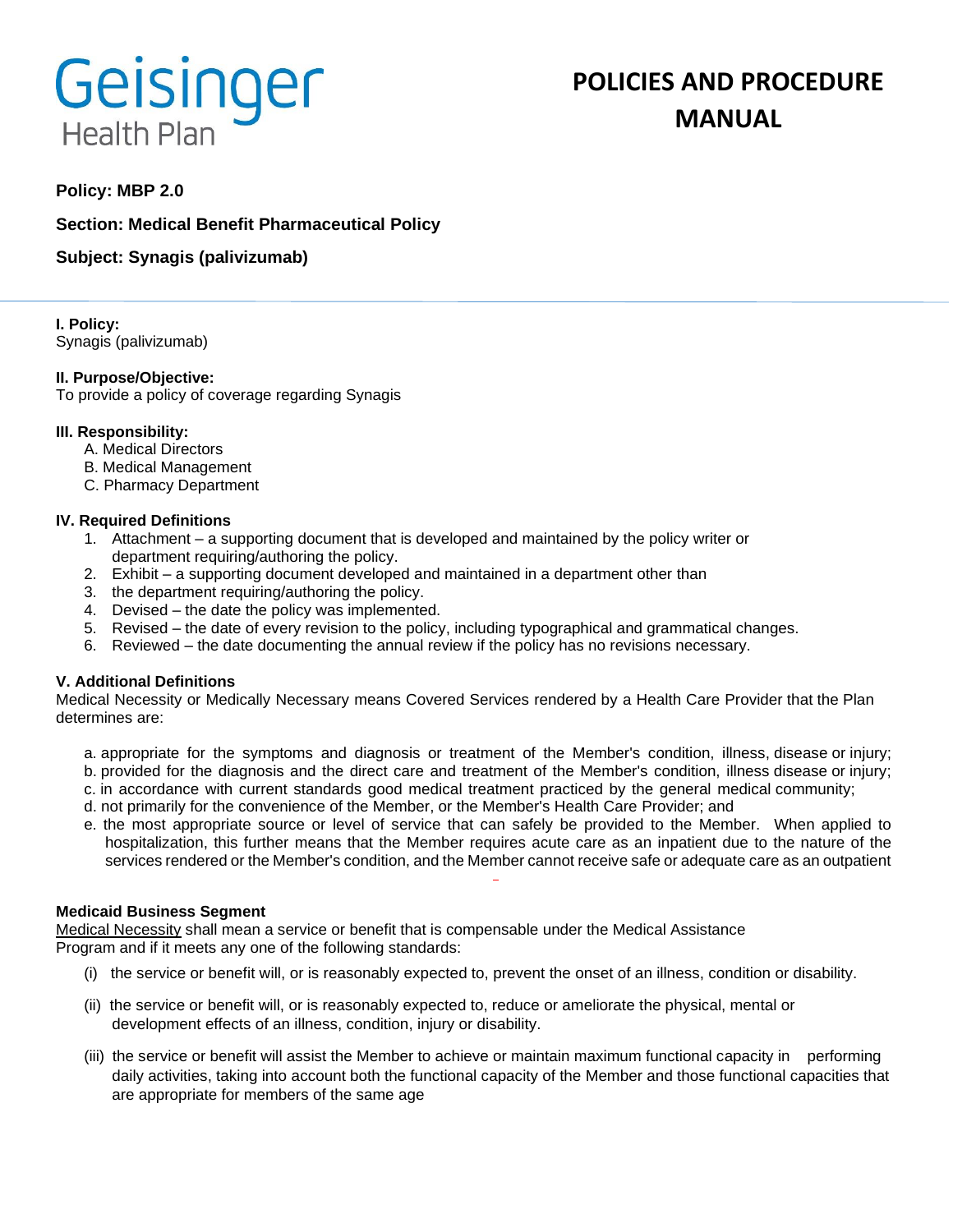## **DESCRIPTION:**

Palivizumab is a humanized monoclonal antibody (IgG1k) produced by recombinant DNA technology used as a prophylaxis against lower respiratory tract infection with respiratory syncytial virus (RSV).

# **CRITERIA FOR USE: Requires Prior Authorization by Medical Director or Designee**

Synagis (palivizumab) will be considered medically necessary when all of the following criteria are met:

**The indication criteria is based on the American Academy of Pediatrics policy statement. Listed indications would need to be met on November 1 of the calendar year that prophylaxis is initiated. Members born after November 1 during RSV season who meet criteria will receive monthly prophylaxis until March 31st.**

- Infants ≤ 12 months of age, and born before < 29 weeks gestation at the onset of RSV season
- Infants < 12 months of age, who have a diagnosis of a congenital abnormality of the airway or a diagnosis of a neuromuscular condition that compromises handling of respiratory secretions
- Infants and children < 24 months of age who will be profoundly immunocompromised during the RSV season (e.g., severe combined immunodeficiency or severe acquired immunodeficiency syndrome)
	- Infants < 12 months of age, born at < 32 weeks gestation, with chronic lung disease of prematurity, defined as > 21% oxygen for at least 28 days after birth
	- Infants and children < 24 months of age with chronic lung disease (CLD) who have required at least 28 days of supplemental oxygen after birth and who continue to require medical intervention (supplemental oxygen, chronic steroid use, bronchodilator use or diuretic use)
	- Infants < 12 months of age with hemodynamically significant acyanotic heart disease who:
		- o are receiving medication to control congestive heart failure; or
			- o have moderate to severe pulmonary hypertension
	- Infants < 12 months of age with cyanotic heart disease who have been evaluated and recommended for treatment by a cardiologist
	- Infants or children who have been receiving prophylaxis and undergo cardiopulmonary bypass during RSV season should receive an additional dose of Synagis® post-operatively as soon as possible after procedure (even if sooner than a month from previous dose) when medically stable (serum concentrations decrease by a mean of 58% following by-pass)
	- Children less than two years of age who undergo cardiac transplantation during the RSV season
	- Infants in the first year of life with CF and clinical evidence of CLD and/or nutritional compromise
	- Infants in the second year of life with CF and who have severe lung disease (previous hospitalization for pulmonary exacerbation in the first year of life or abnormalities on chest radiography or chest computed tomography that persist when stable) or whose weight for length is less than the 10th percentile.

**AUTHORIZATION DURATION:** Prophylaxis of up to 5 doses should be initiated on November 1 (prior to RSV season) and continue until March 31. Listed indications would need to be met on November 1 of the calendar year that prophylaxis is initiated. Members born after November 1 during RSV season who meet criteria will receive monthly prophylaxis until March 31st.

#### **LIMITATIONS:**

- Prophylaxis should be discontinued in any child who experiences a breakthrough RSV hospitalization
- Synagis is limited to 5 monthly doses per RSV season

**Note:** Infants not at increased risk from RSV and who generally should not receive immunoprophylaxis include:

- Infants and children with hemodynamically insignificant heart disease (eg. secundum atrial septal defect, small ventricular septal defect, pulmonic stenosis, uncomplicated aortic stenosis, mild coarctation of the aorta and patent ductus arteriosus);
- Infants with lesions adequately corrected by surgery unless they continue to require medication for congestive heart failure;
- Infants with mild cardiomyopathy who are not receiving medical therapy.

## **DOSING SCHEDULE:**

- Every 28-30 days throughout the RSV season
- Dose: 15 mg/kg IM
- Administration should continue throughout the season regardless of whether or not the child reaches the maximum age (i.e. 6 or 12 months) during that time frame